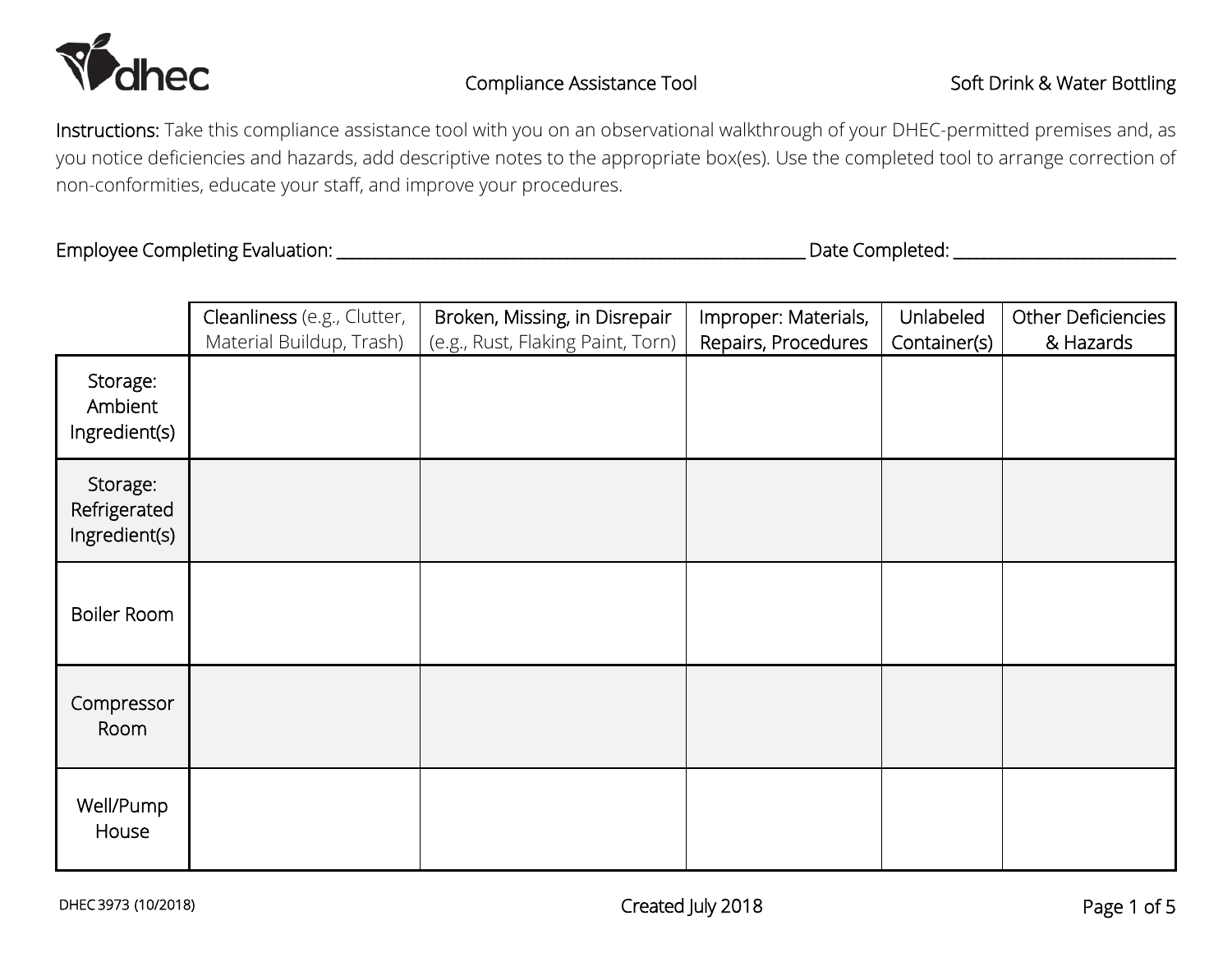|                                | Cleanliness (e.g., Clutter, | Broken, Missing, in Disrepair     | Improper: Materials, | Unlabeled    | Other Deficiencies |
|--------------------------------|-----------------------------|-----------------------------------|----------------------|--------------|--------------------|
|                                | Material Buildup, Trash)    | (e.g., Rust, Flaking Paint, Torn) | Repairs, Procedures  | Container(s) | & Hazards          |
| Treatment<br>Room              |                             |                                   |                      |              |                    |
| Holding/<br>Storage<br>Tank(s) |                             |                                   |                      |              |                    |
| <b>Floor Drains</b>            |                             |                                   |                      |              |                    |
| <b>Bottle</b><br>Washer        |                             |                                   |                      |              |                    |
| Cap Hopper                     |                             |                                   |                      |              |                    |
| Blender<br>Room                |                             |                                   |                      |              |                    |
| Hoses &<br>Caps                |                             |                                   |                      |              |                    |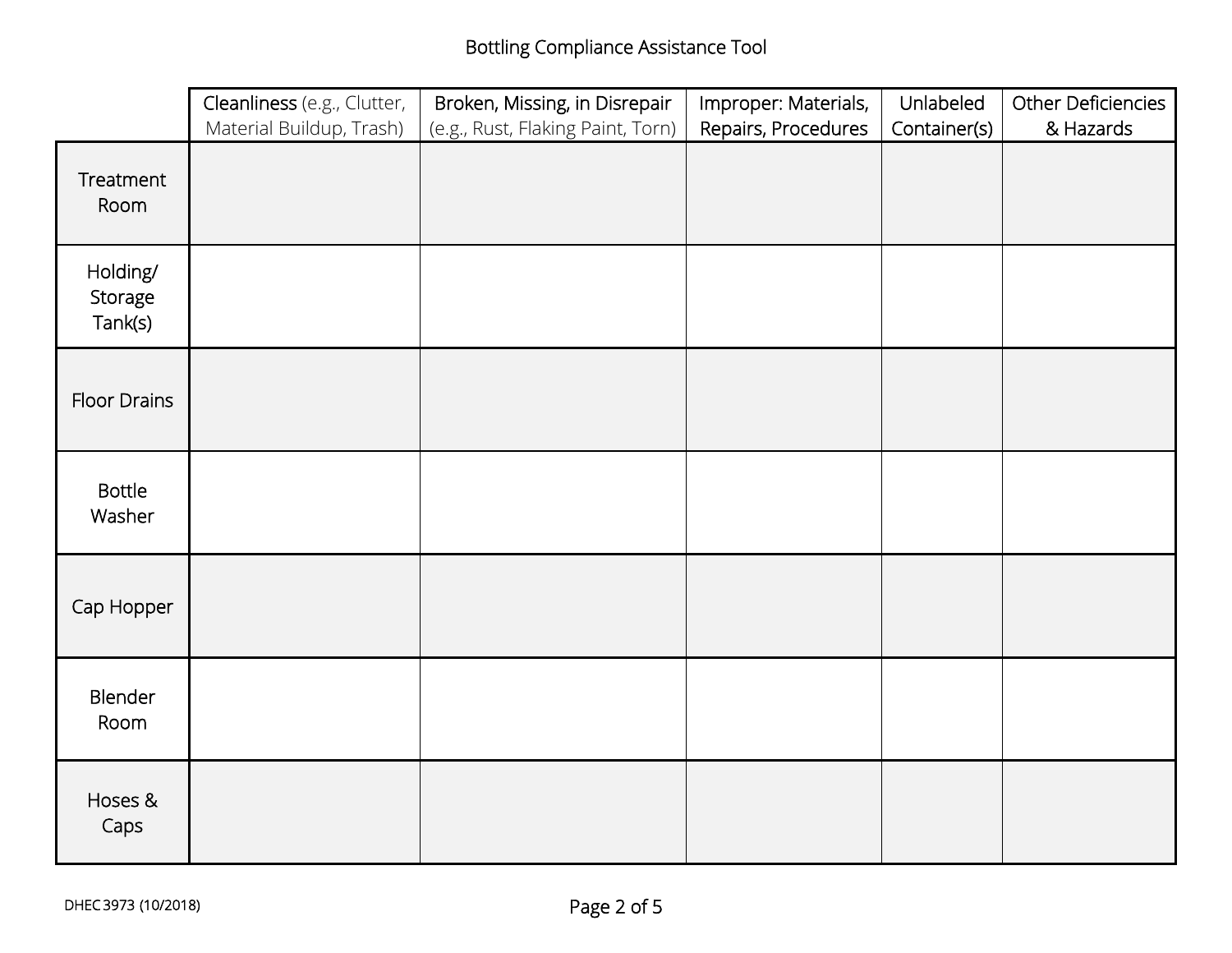|                                         | Cleanliness (e.g., Clutter, | Broken, Missing, in Disrepair     | Improper: Materials, | Unlabeled    | Other Deficiencies |
|-----------------------------------------|-----------------------------|-----------------------------------|----------------------|--------------|--------------------|
|                                         | Material Buildup, Trash)    | (e.g., Rust, Flaking Paint, Torn) | Repairs, Procedures  | Container(s) | & Hazards          |
| Piping & CIP<br>(Clean-in-<br>Place)    |                             |                                   |                      |              |                    |
| <b>Backflow</b><br>Preventer(s)         |                             |                                   |                      |              |                    |
| Platform<br>Area(s)                     |                             |                                   |                      |              |                    |
| Depalletizer<br>& Debagging<br>Table(s) |                             |                                   |                      |              |                    |
| Conveyor<br>Line(s)                     |                             |                                   |                      |              |                    |
| Filling Room                            |                             |                                   |                      |              |                    |
| Packaging/<br>Container(s)              |                             |                                   |                      |              |                    |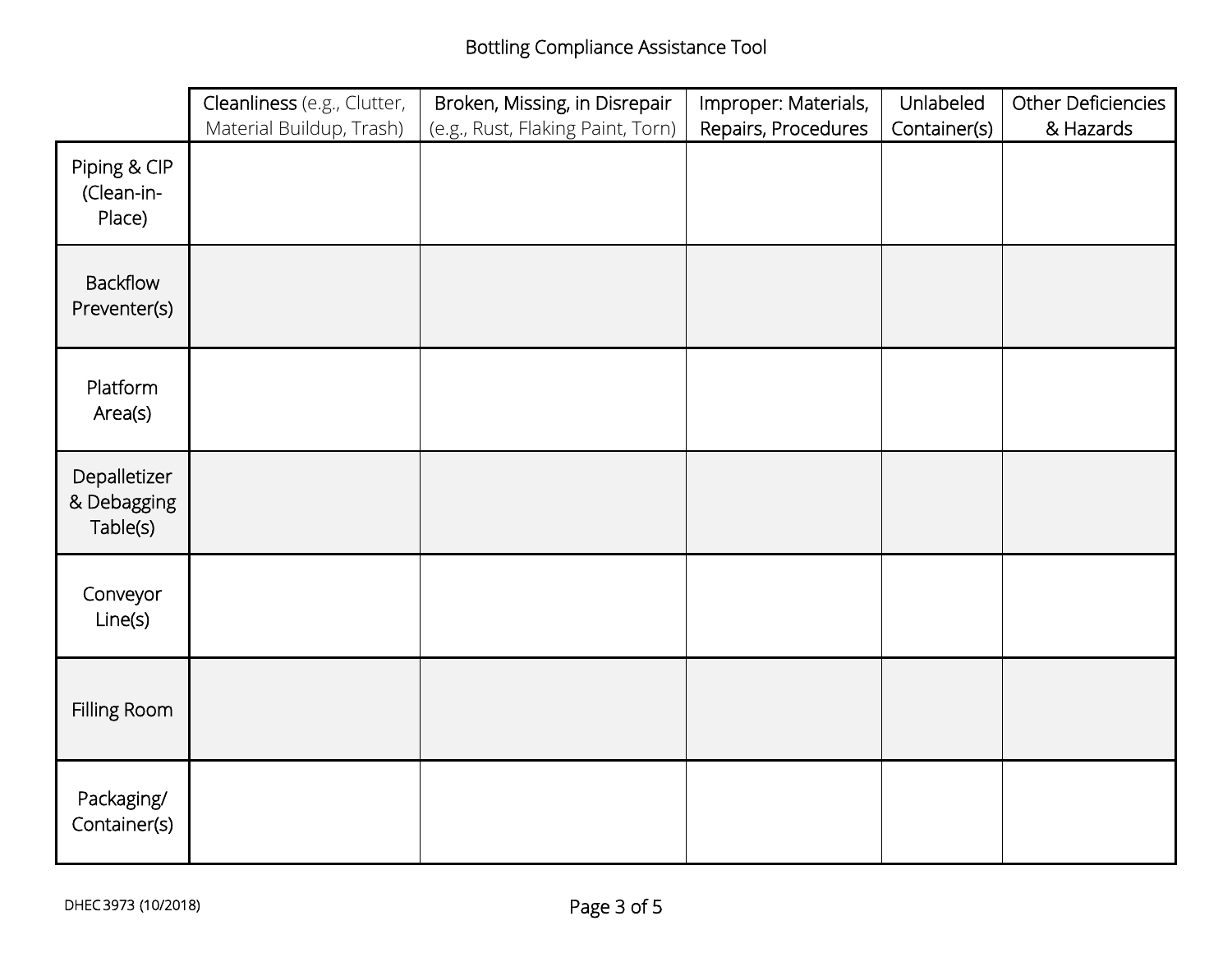|                                    | Cleanliness (e.g., Clutter, | Broken, Missing, in Disrepair     | Improper: Materials, | Unlabeled    | Other Deficiencies |
|------------------------------------|-----------------------------|-----------------------------------|----------------------|--------------|--------------------|
|                                    | Material Buildup, Trash)    | (e.g., Rust, Flaking Paint, Torn) | Repairs, Procedures  | Container(s) | & Hazards          |
| Storage:<br>Finished<br>Product(s) |                             |                                   |                      |              |                    |
| Lab Area(s)                        |                             |                                   |                      |              |                    |
| Chemical<br>Room(s)/<br>Area(s)    |                             |                                   |                      |              |                    |
| Part(s)<br>Storage                 |                             |                                   |                      |              |                    |
| Shipping/<br>Receiving<br>Area(s)  |                             |                                   |                      |              |                    |
| Restroom<br>Area(s)                |                             |                                   |                      |              |                    |
| Break/Locker<br>Area(s)            |                             |                                   |                      |              |                    |